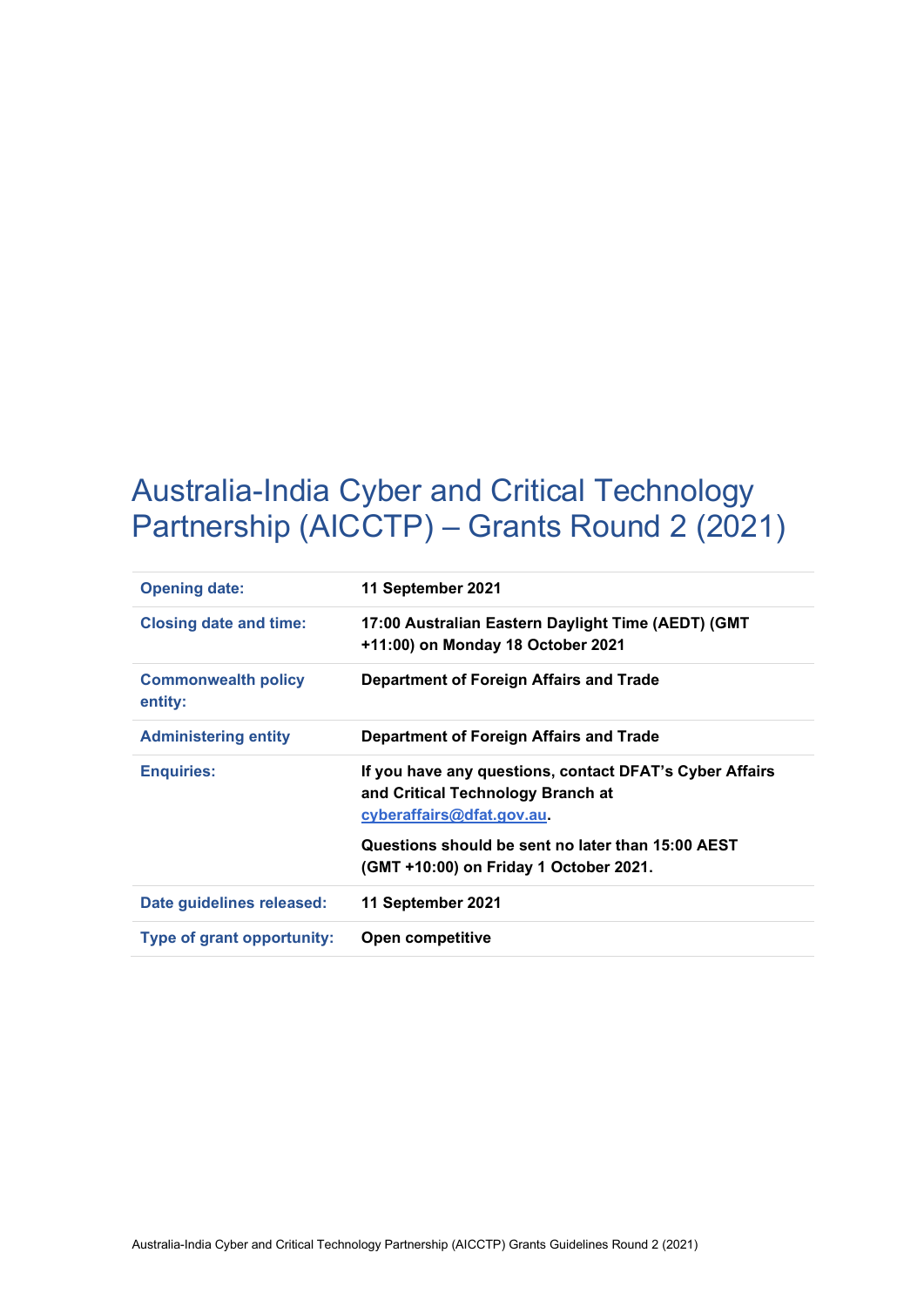# **Contents**

| 1              | Australia-India Cyber and Critical Technology Partnership - Grants Process4 |                                                                                                                                                              |  |  |
|----------------|-----------------------------------------------------------------------------|--------------------------------------------------------------------------------------------------------------------------------------------------------------|--|--|
| 2              |                                                                             |                                                                                                                                                              |  |  |
|                | 2.1                                                                         |                                                                                                                                                              |  |  |
|                | 2.2                                                                         | Strengthening understanding of ethical frameworks and supporting research and<br>development of technical standards for emerging and critical technologies 6 |  |  |
| 3              |                                                                             |                                                                                                                                                              |  |  |
|                | 3.1                                                                         |                                                                                                                                                              |  |  |
| 4              |                                                                             |                                                                                                                                                              |  |  |
|                | 4.1                                                                         |                                                                                                                                                              |  |  |
| 5              |                                                                             |                                                                                                                                                              |  |  |
|                | 5.1                                                                         |                                                                                                                                                              |  |  |
|                | 5.2                                                                         |                                                                                                                                                              |  |  |
|                | 5.3                                                                         |                                                                                                                                                              |  |  |
| 6              |                                                                             |                                                                                                                                                              |  |  |
|                | 6.1                                                                         |                                                                                                                                                              |  |  |
|                | 6.2                                                                         |                                                                                                                                                              |  |  |
|                | 6.3                                                                         |                                                                                                                                                              |  |  |
|                | 6.4                                                                         |                                                                                                                                                              |  |  |
| $\overline{7}$ |                                                                             |                                                                                                                                                              |  |  |
|                | 7.1                                                                         |                                                                                                                                                              |  |  |
|                | 7.2                                                                         |                                                                                                                                                              |  |  |
|                | 7.3                                                                         |                                                                                                                                                              |  |  |
| 8              |                                                                             |                                                                                                                                                              |  |  |
| 9              |                                                                             |                                                                                                                                                              |  |  |
|                | 9.1                                                                         |                                                                                                                                                              |  |  |
|                | 9.2                                                                         |                                                                                                                                                              |  |  |
|                | 9.2.1                                                                       |                                                                                                                                                              |  |  |
|                | 9.2.2                                                                       |                                                                                                                                                              |  |  |
|                | 9.3                                                                         |                                                                                                                                                              |  |  |
|                | 9.4                                                                         |                                                                                                                                                              |  |  |
|                |                                                                             |                                                                                                                                                              |  |  |
|                |                                                                             |                                                                                                                                                              |  |  |
|                | 11.1                                                                        |                                                                                                                                                              |  |  |
|                | 11.2                                                                        |                                                                                                                                                              |  |  |
|                | 11.3                                                                        |                                                                                                                                                              |  |  |
|                | 11.4                                                                        |                                                                                                                                                              |  |  |
|                | 11.5                                                                        |                                                                                                                                                              |  |  |
|                | 11.6                                                                        |                                                                                                                                                              |  |  |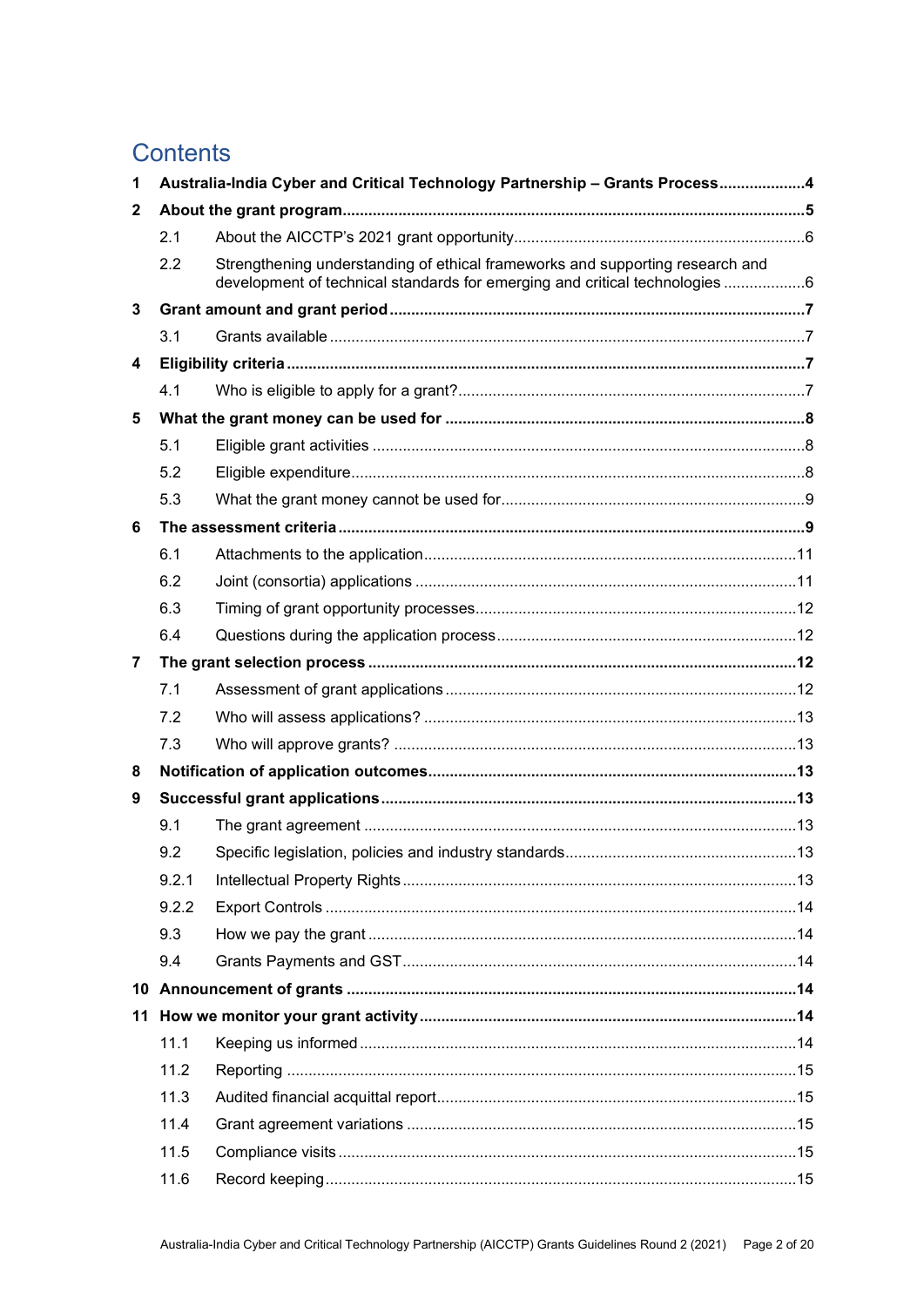| 11 7            |  |                                                                |
|-----------------|--|----------------------------------------------------------------|
| 11.8            |  |                                                                |
|                 |  |                                                                |
| 12 <sub>1</sub> |  |                                                                |
| 12.2            |  |                                                                |
| 12.3            |  |                                                                |
| 124             |  |                                                                |
| 12.5            |  |                                                                |
|                 |  |                                                                |
| 13 <sub>1</sub> |  |                                                                |
| 13.2            |  |                                                                |
| 13.3            |  |                                                                |
| 13.4            |  |                                                                |
| 13.5            |  |                                                                |
| 13.6            |  |                                                                |
| 13.7            |  |                                                                |
|                 |  | Preventing Sexual Exploitation Abuse and Harassment (PSEAH) 20 |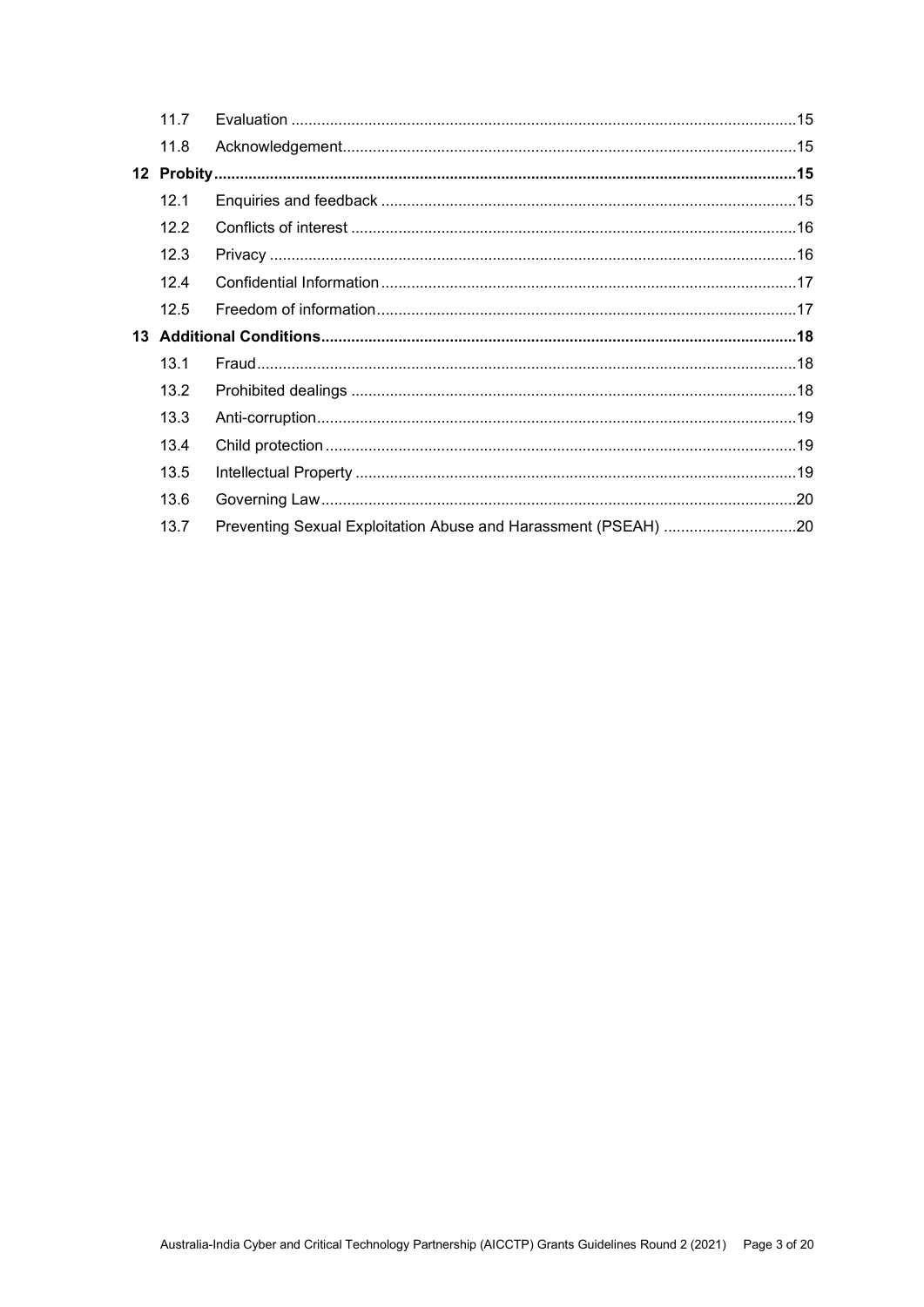# 1 Australia-India Cyber and Critical Technology Partnership – Grants Process

DFAT has worked with stakeholders to plan and design the program according to the Commonwealth Grants Rules and Guidelines (CGRGs). The process map below provides a brief outline of the process.

| The application window opens                                                                       |  |  |  |  |
|----------------------------------------------------------------------------------------------------|--|--|--|--|
| We publish the grant guidelines on <b>SmartyGrants</b> and <b>GrantConnect</b> .                   |  |  |  |  |
| ◡                                                                                                  |  |  |  |  |
| You complete and submit a grant application                                                        |  |  |  |  |
| You complete the application form and address all of the eligibility and assessment criteria to be |  |  |  |  |
| considered for a grant. Please note: You have until 17:00 AEDT (GMT +11:00) on                     |  |  |  |  |
| Monday 18 October 2021 to submit your online application.                                          |  |  |  |  |
|                                                                                                    |  |  |  |  |
| We assess all grant applications                                                                   |  |  |  |  |
| We assess your eligible application against the eligibility criteria and the assessment criteria   |  |  |  |  |
| including an overall consideration of value for money.                                             |  |  |  |  |
|                                                                                                    |  |  |  |  |
| We make grant recommendations                                                                      |  |  |  |  |
| We provide advice to the decision maker on the merits of each application.                         |  |  |  |  |
| J                                                                                                  |  |  |  |  |
| <b>Grant decisions are made</b>                                                                    |  |  |  |  |
| The DFAT delegate decides which applications are successful.                                       |  |  |  |  |
| ↓                                                                                                  |  |  |  |  |
| We notify you of the outcome                                                                       |  |  |  |  |
| We advise you of the outcome of your application. We may not notify unsuccessful applicants until  |  |  |  |  |
| grant agreements have been executed with successful applicants.                                    |  |  |  |  |
| ↓                                                                                                  |  |  |  |  |
| We enter into a grant agreement                                                                    |  |  |  |  |
| We will enter into a grant agreement with you if successful. The type of grant agreement is based  |  |  |  |  |
| on the nature of the grant and will be proportional to the risks involved.                         |  |  |  |  |
|                                                                                                    |  |  |  |  |
| Delivery of grant                                                                                  |  |  |  |  |
| You undertake the grant activity as set out in your grant agreement. We manage the grant by        |  |  |  |  |
| working with you, monitoring your progress and making payments.                                    |  |  |  |  |
| ₩                                                                                                  |  |  |  |  |
| Evaluation of the Australia-India Cyber and Critical Technology Partnership                        |  |  |  |  |
| We evaluate your specific grant activity and the Australia-India Cyber and Critical Technology     |  |  |  |  |
| Partnership as a whole. We base this on information you provide to us and that we collect from     |  |  |  |  |
| various sources.                                                                                   |  |  |  |  |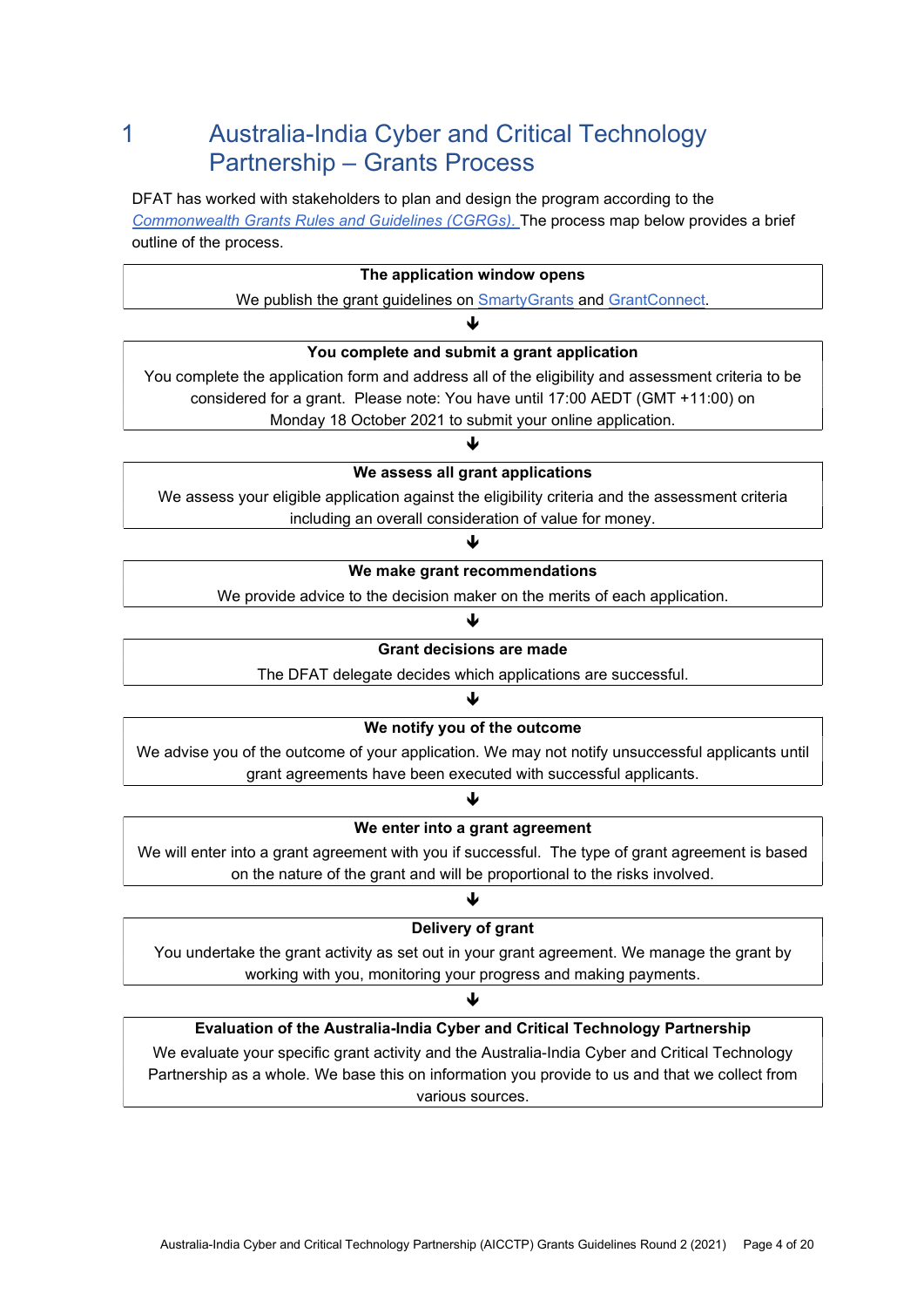#### 1.1 Introduction

These guidelines contain information for the Australia-India Cyber and Critical Technology Partnership's 2021 grant opportunity.

You must read these guidelines before filling out an application.

This document sets out:

- the purpose of the grant program/grant opportunity
- the eligibility and assessment criteria
- how grant applications are considered and selected
- how grantees are notified and receive grant payments
- how grantees will be monitored and evaluated
- responsibilities and expectations in relation to the opportunity.

# 2 About the grant program

The Australia-India Cyber and Critical Technology Partnership (AICCTP) contributes to Australian Government priorities to promote a stable and prosperous Indo-Pacific, to pursue our economic, trade and investment agenda and to keep Australia and Australians safe and secure.

The AICCTP will run over four years from 2020-21 to 2023-24. The AICCTP will help shape a global technology environment that meets Australia and India's shared vision of an open, free, rules-based Indo-Pacific region.

The AICCTP complements the Australia-India Framework Arrangement on Cyber and Cyber-Enabled Critical Technology Cooperation signed by Australia's Minister for Foreign Affairs Senator the Hon Marise Payne and India's External Affairs Minister Dr S. Jaishankar as part of the Australia-India Comprehensive Strategic Partnership announced during the Leaders' Virtual Summit on 4 June 2020. The AICCTP aligns with Australia's International Cyber and Critical Technology Engagement Strategy. The AICCTP also supports the Australian Government's Cyber Security Strategy 2020, which recognises the importance of working with our international partners to enhance cyber resilience and security. We administer the program according to the Commonwealth Grants Rules and Guidelines (CGRGs).

#### Box 1

The objectives of the AICCTP are to:

- shape international discourse on cyber and critical technologies, particularly through strengthening understanding of ethical frameworks and supporting research and development of technical standards for emerging and critical technologies;
- deepen institutional linkages between Australian and Indian researchers, businesses and government on cyber and critical technology issues; and
- support India and potentially other countries in the Indo-Pacific to improve their cyber resilience or foster best practices in critical technology development.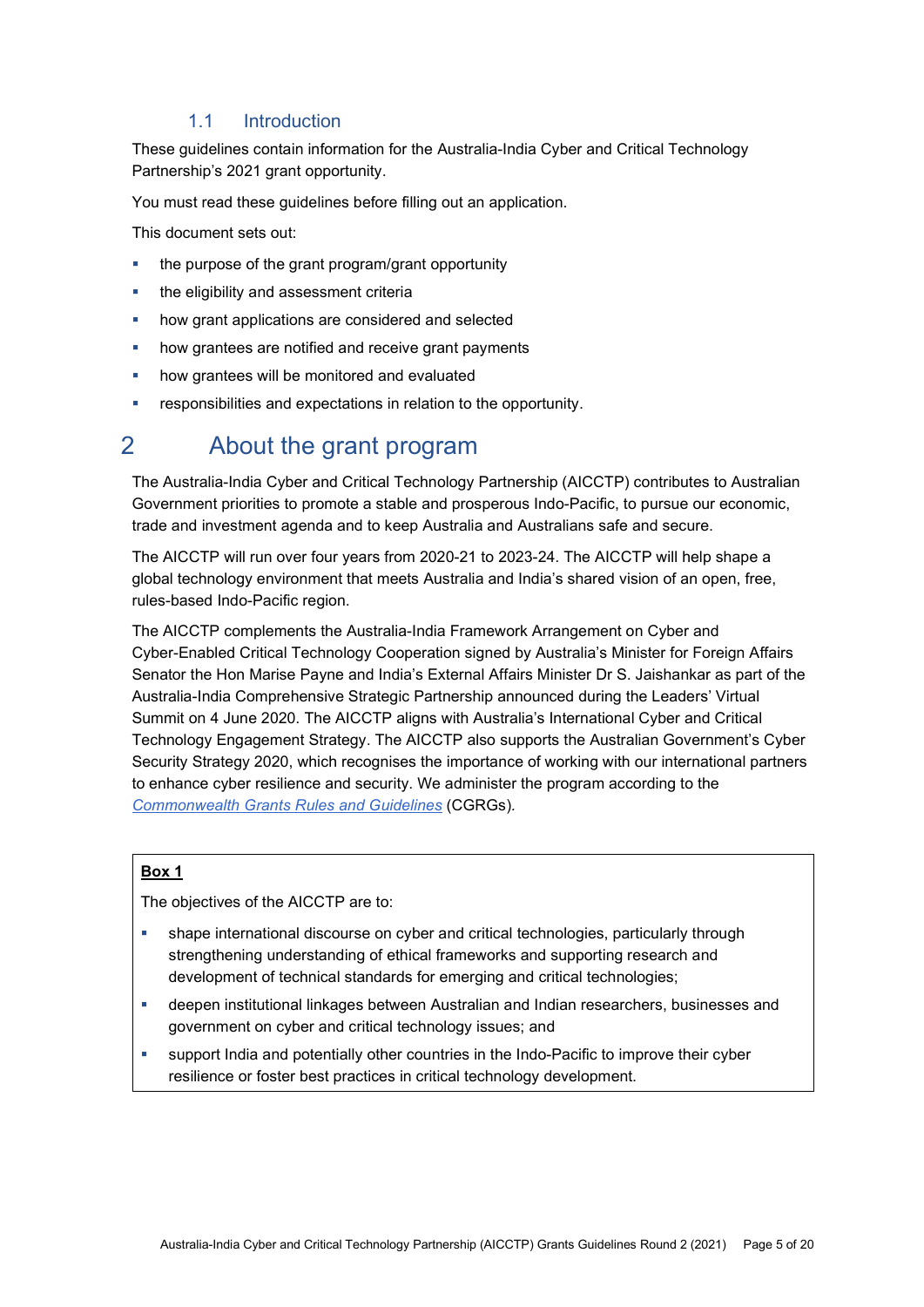## 2.1 About the AICCTP's 2021 grant opportunity

The AICCTP's 2021 grant opportunity (round 2) will consider proposals for practical cooperation and collaboration on cyber and critical technology, which will help shape a global technology environment that meets our shared vision of an open, free, rules-based Indo-Pacific region. Round 2 proposals will focus on the following area:

 $\triangleright$  Activities to strengthen understanding of ethical frameworks, and to support research and development of technical standards, for emerging and critical technologies, such as (but not limited to) Artificial Intelligence (AI), next generation telecommunications (5G/6G), Internet of Things (IoT), quantum computing, synthetic biology, blockchain and big data.

Future grant rounds may consider broader proposals for Australia-India collaboration on addressing cyber security challenges, including enhancing the security of the Internet of Things, 5G/6G and cloud technology.

To achieve desired outcomes, the AICCTP will support a collaborative model, which sees Australian and Indian stakeholders combine knowledge and resources to advance and protect our collective interests in cyberspace and critical technology sectors. The Department of Foreign Affairs and Trade (DFAT) will look favourably on grant bids that involve multi-stakeholder and cross-disciplinary partnership, which utilise Indian and Australian expertise. In addition, bids could also look to engage institutions in other countries throughout the Indo-Pacific, or be designed to be scalable and replicable in India and elsewhere in the Indo-Pacific. Where opportunity exists, DFAT also supports any efforts to mainstream gender equality in the implementation of grant activities, in order to support gender equality and women's empowerment.

#### 2.2 Strengthening understanding of ethical frameworks and supporting research and development of technical standards for emerging and critical technologies

The next generation of technological developments merges new discoveries in physical, digital, and biological systems. India and Australia have a key role to play in contributing to the global development of technologies such as Artificial Intelligence (AI), next generation telecommunications (5G/6G), IoT, quantum computing, synthetic biology, blockchain and big data. These technologies have the potential to dramatically impact economic competitiveness, national security, international peace and stability, and social cohesion.

Strengthening understanding of ethical frameworks for emerging and critical technologies will be central to ensuring these technologies are designed, developed and used in a manner that advances Australia and India's shared interests. Ethical frameworks must be grounded in existing international law, including international human rights law. The AICCTP's 2021 grant opportunity seeks to build collaboration between industry and civil society to strengthen understanding of nonbinding ethical frameworks, and how they can be translated into practical action.

Standards create trust and consistency, foster innovation and drive economic growth. There is opportunity to create more transparent approaches to technical standards setting and to promote stronger coordination between standards development organisations to reduce duplication and overlap. The AICCTP's 2021 grant opportunity seeks to leverage the role of Australian and Indian institutions to promote international harmonisation and conformance between relevant technical standards and emerging and critical technology standards. Eligible activities could be designed to assist in preventing divergent standards that splinter markets and stymie innovation. Activities could also deliver improved coordination and capacity to progress standards discussions on emerging and critical technologies.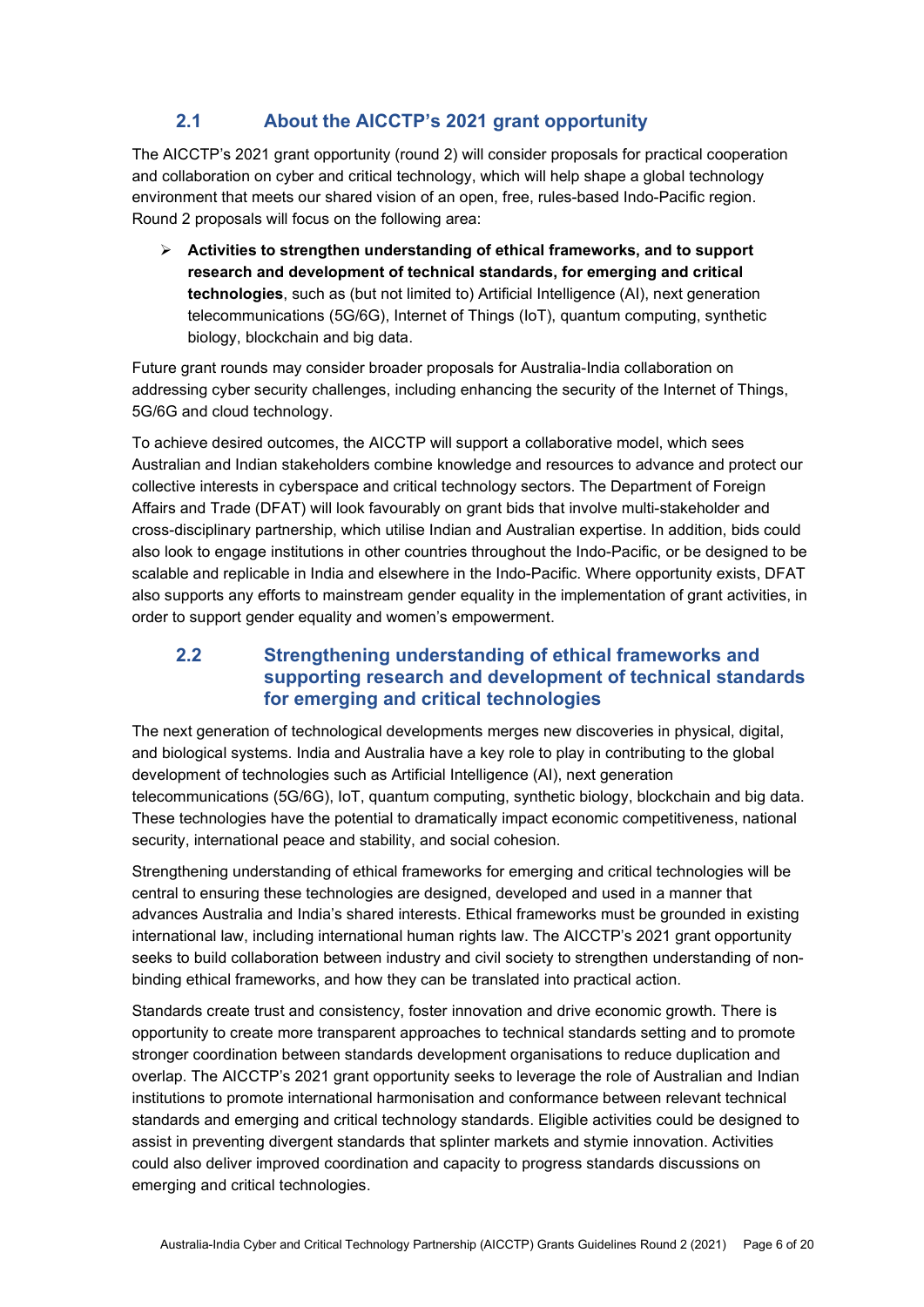#### Box 2

The AICCTP's 2021 grant opportunity will prioritise emerging and critical technology-related proposals that focus on the following areas:

- a) activities that facilitate Australia-India research partnerships, in particular involving academics and think tanks, to strengthen understanding of ethical frameworks for emerging and critical technologies, and the development of best practice on translating ethical frameworks (including existing global frameworks like the G20 AI Principles) into practical action;
- b) initiatives that encourage the development of technical critical technology standards that advance Australia and India's interests, and enable more meaningful engagement in international standards discussions; and
- c) research on the trends shaping the global and technology marketplace or that assesses the opportunities and effectiveness of ethical frameworks or technical standards for emerging and critical technologies.

# 3 Grant amount and grant period

## 3.1 Grants available

The AICCTP's competitive open call grant round 1 and subsequent rounds are anticipated to allocate up to around \$5.2 million from 2020-21 to 2023-24. Up to \$1,000,000 is anticipated to be available for allocation in grant round 2 for 2021-22, with the total annual amount available to grow each year subject to budget appropriations.

For any single grant proposal, the minimum is \$150,000 per year and the maximum amount is \$600,000 per year. Multiyear grants will be considered up to a maximum of \$250,000 per year for up to three years from 2021-22 to 2023-24. Grant funding for activities in 2022-23 will be contingent on funding becoming available to DFAT under the AICCTP.

Prospective grantees cannot use funding from other Commonwealth, state, territory or local government sources to fund your share of eligible expenditure. DFAT reserves the right to offer less funding than that requested by the applicant.

# 4 Eligibility criteria

You can apply for grants under any Commonwealth program, but if your applications are successful, you must choose either a grant under the AICCTP or the other Commonwealth grant.

# 4.1 Who is eligible to apply for a grant?

To be eligible you must:

- be located in Australia and have a partner institution that is located in India for the purposes of the activity; or
- be located in India and have a partner institution that is located in Australia for the purposes of the activity

and be one of the following entity types:

- a company incorporated in Australia or India
- a company incorporated by guarantee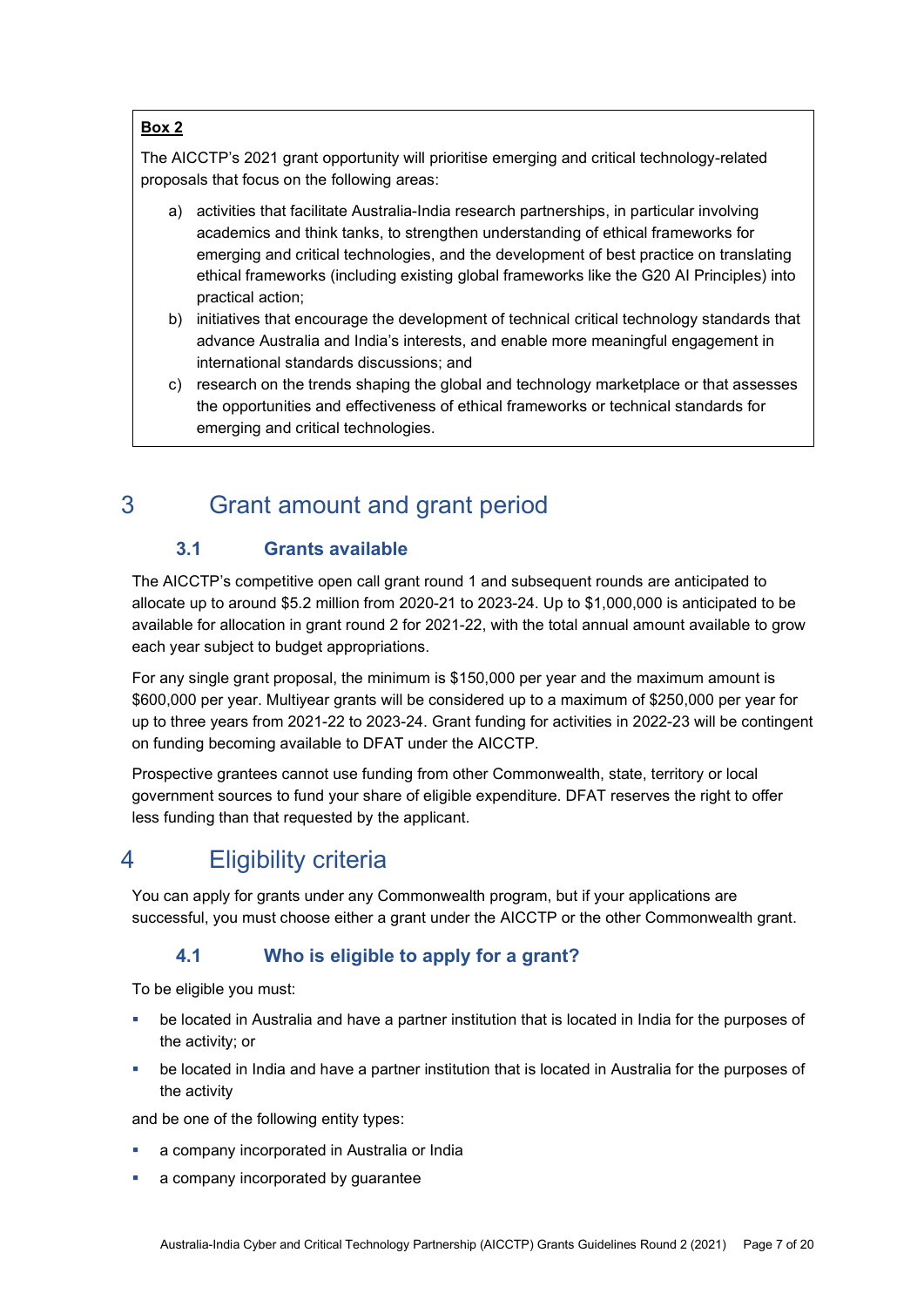- **an incorporated trustee on behalf of a trust**
- an incorporated association
- a partnership
- a joint (consortia) application with a lead organisation
- a not-for-profit organisation
- a think tank or research organisation
- an Australian state or territory government body
- **an Indian sub-national government body.**

Joint (consortia) applications involving more than one organisation are acceptable (see section 6.2). Multistakeholder involvement (including from businesses, non-government organisations, and/or government bodies) is encouraged where appropriate, provided the lead applicant is the main driver of the project and eligible to apply. Applications involving partners based in third countries in the Indo-Pacific (including but not limited to Japan, Indonesia, Singapore and other ASEAN countries) are encouraged.

# 5 What the grant money can be used for

#### 5.1 Eligible grant activities

To be eligible your project must:

- support the intended objectives of the AICCTP be designed around the area of focus for the AICCTP's 2021 grant opportunity; and
- include eligible activities and eligible expenditure.

Eligible activities must relate directly to the project and could include:

- joint research projects
- industry specific user quides, advisories, standards etc
- traditional research outputs of books, chapters, journal articles and conference publications
- technical training, conferences, workshops, seminars and events
- mentoring and support in developing critical technology governance frameworks
- new research-related information sharing and communication initiatives
- exchanges and secondments of personnel between Australia and India
- collaboration mechanisms across industries or levels of government
- other critical technology-related best practices and innovative solutions.

We may also approve other activities.

#### 5.2 Eligible expenditure

You can only spend the grant on eligible expenditure you have incurred on eligible grant activities. Expenditure must be reasonable and proportional to the grant size and in line with the project outcome.

Eligible expenditure items are:

 Personnel - Eligible labour expenditure for the grant covers the direct labour costs of employees you directly employ on the core elements of the project. Partners will be asked to provide the name, designation, responsibility and number of hours given to the project of staff whose salary/consultancy fees are covered from project funds. DFAT will ask for these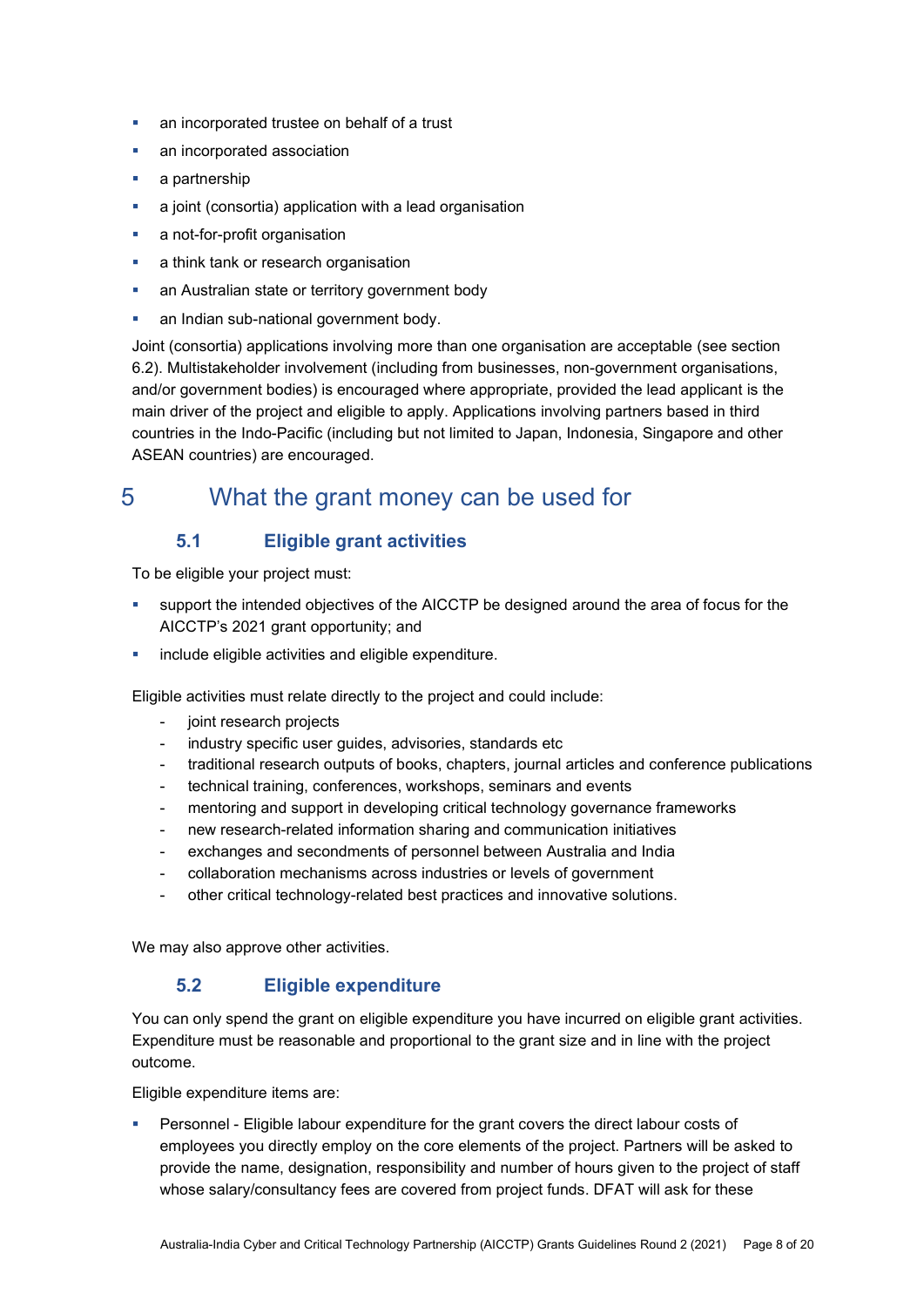supporting documents at the time of due diligence. Partners will be asked to submit copies of payment receipts in their mid-term and/or end of year report.

- Direct costs of the eligible grant activities.
- Travel Estimated costs for domestic and/or international economy class airfares and modest accommodation and per diems that are essential for delivery of the project. Please consider carefully to what extent travel is likely to be feasible during the proposed timeframe of your project. DFAT will provide further guidance to successful applicants to calculate total eligible travel costs, to ensure costs align with DFAT's travel policy.
- Equipment DFAT will only fund 'small equipment' or software specific to the project proposal. 'Small equipment' is defined as equipment under a total of \$10,000 that is used collaboratively and, where possible, is Australian-made. Computing equipment or software should be specialised and required for the completion of the project. DFAT will not fund general equipment or software that would be normally provided by institutions, such as standard computers or the Microsoft software suite.
- Monitoring, evaluation and learning (MEL) As a key component of the program, costs associated with MEL processes and activities to inform program reporting and learning should be identified separately within the indicative budget outline.
- Administrative support. Indian partners should comply with the latest Foreign Contribution (Regulation) Amendment Rules regarding the cap on spend on administrative expenses. In line with the Foreign Contribution (Regulation) Amendment Act, 2020, no Indian lead partner receiving funds directly from DFAT should transfer funds to the secondary/local partners or stakeholders of the project.

#### 5.3 What the grant money cannot be used for

You cannot use the grant for the following activities:

- any activities, equipment or supplies that are already being supported through other sources (including support from the Australian Government)
- indirect costs of the project, including:
	- **EXECUTED institutional overheads and administrative charges**
	- membership of professional organisations and groups
	- non-project-related staff training and development costs
	- **staff recruitment and relocation costs**
	- **-** debt financing
	- capital expenditure for the purchase of assets such as office furniture and equipment, motor vehicles, computers, printers or photocopiers and the construction, renovation or extension of facilities such as buildings and laboratories
	- costs such as rental and utilities.

# 6 The assessment criteria

You must address the following assessment criteria in the application. We will assess your application based on the weighting given to each criterion.

The amount of detail and supporting evidence you provide in your application should be relative to the size, complexity and grant amount requested.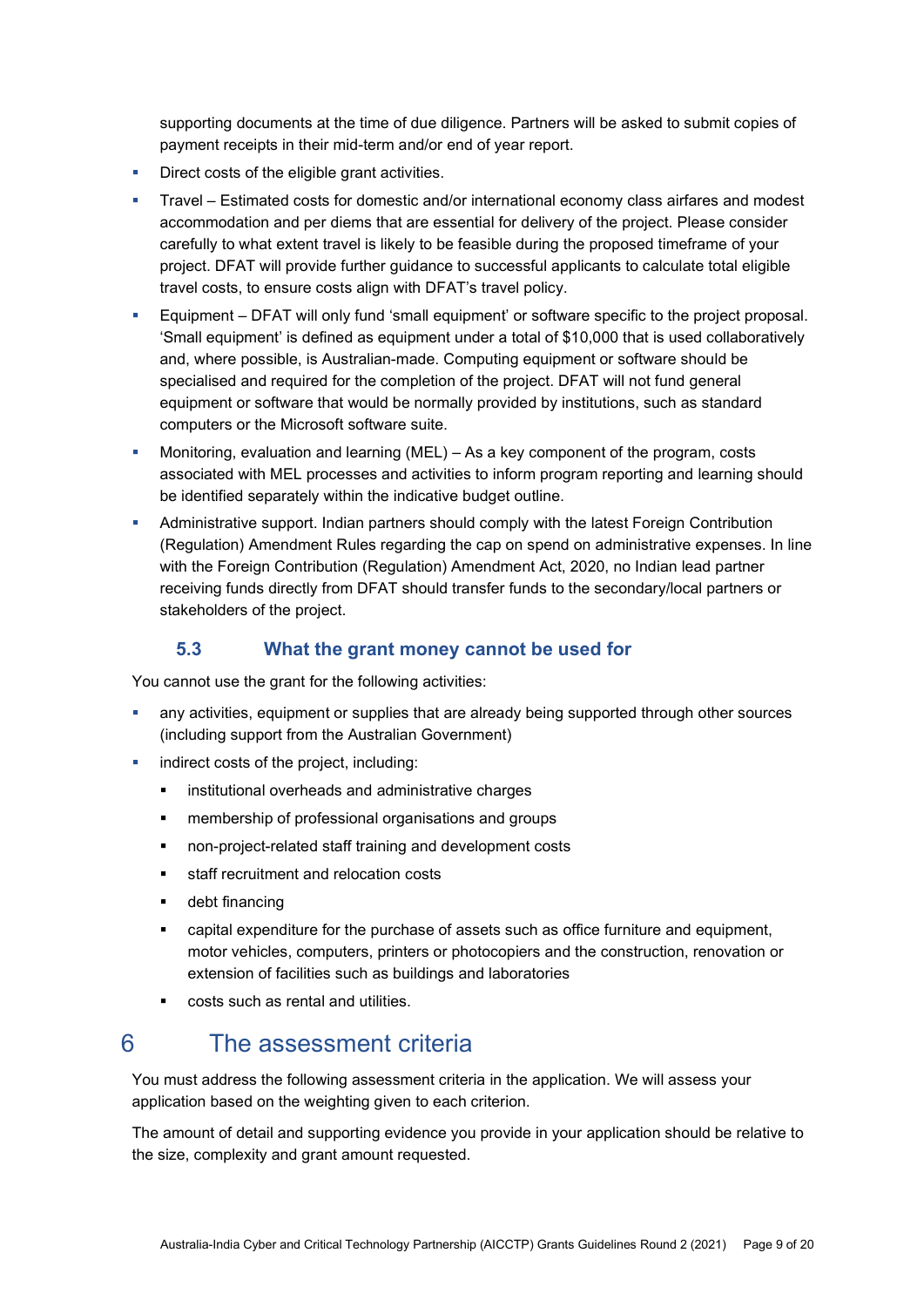#### Criterion 1

Explain how your project will advance cooperation in cyber and critical technology issues between India and Australia and help shape a global technology environment that meets Australia and India's shared vision of an open, free, rules-based Indo-Pacific region (60 points)

You should demonstrate this by identifying:

- 1.1. the specific problem or issue your project will address, why it needs to be addressed, and how your project will address it, including the rationale for your approach;
- 1.2. the expected outcomes and benefits of your project and how they would contribute to the objectives of the AICCTP, including;
	- **•** how your project will shape the international discourse on cyber and critical technologies, particularly through the improved ethical frameworks, technical standards and research and development for emerging and critical technologies (see Box 2 (a), (b) and (c) for more information);
	- how your project will deepen institutional linkages between Australian and Indian researchers, businesses and government on cyber and critical technology issues, including any multi-stakeholder and cross-disciplinary partnerships if applicable; and
	- how your project will support India and potentially other countries in the Indo-Pacific to improve their cyber resilience or foster best practices in critical technology development
- 1.3 how your project aligns with key policy documents or frameworks such as Australia's International Cyber Engagement Strategy, Australia's 2017 Foreign Policy White Paper, Australia's Cyber Security Strategy 2020 and the Australia-India Comprehensive Strategic Partnership.

#### Criterion 2

Explain how your and your partner's(s') capacity, capability and resources to deliver the project (40 points)

You should demonstrate this by identifying:

- 2.1 your access to personnel with the right skills and experience, including management and technical staff, and to any infrastructure, capital equipment, technology and intellectual property required for the project;
- 2.2 that you have, or your plans to develop, a sound project plan to manage and monitor the project;
- 2.3 how the grant activity is achievable in the context of travel, social distancing and gathering restrictions that may be in relevant locations, and how people will participate and engage in the grant activity in a potentially restrictive environment; and
- 2.4 (if any part of the project requires the participation of stakeholders in a third country) your experience, expertise and relationships in the third country).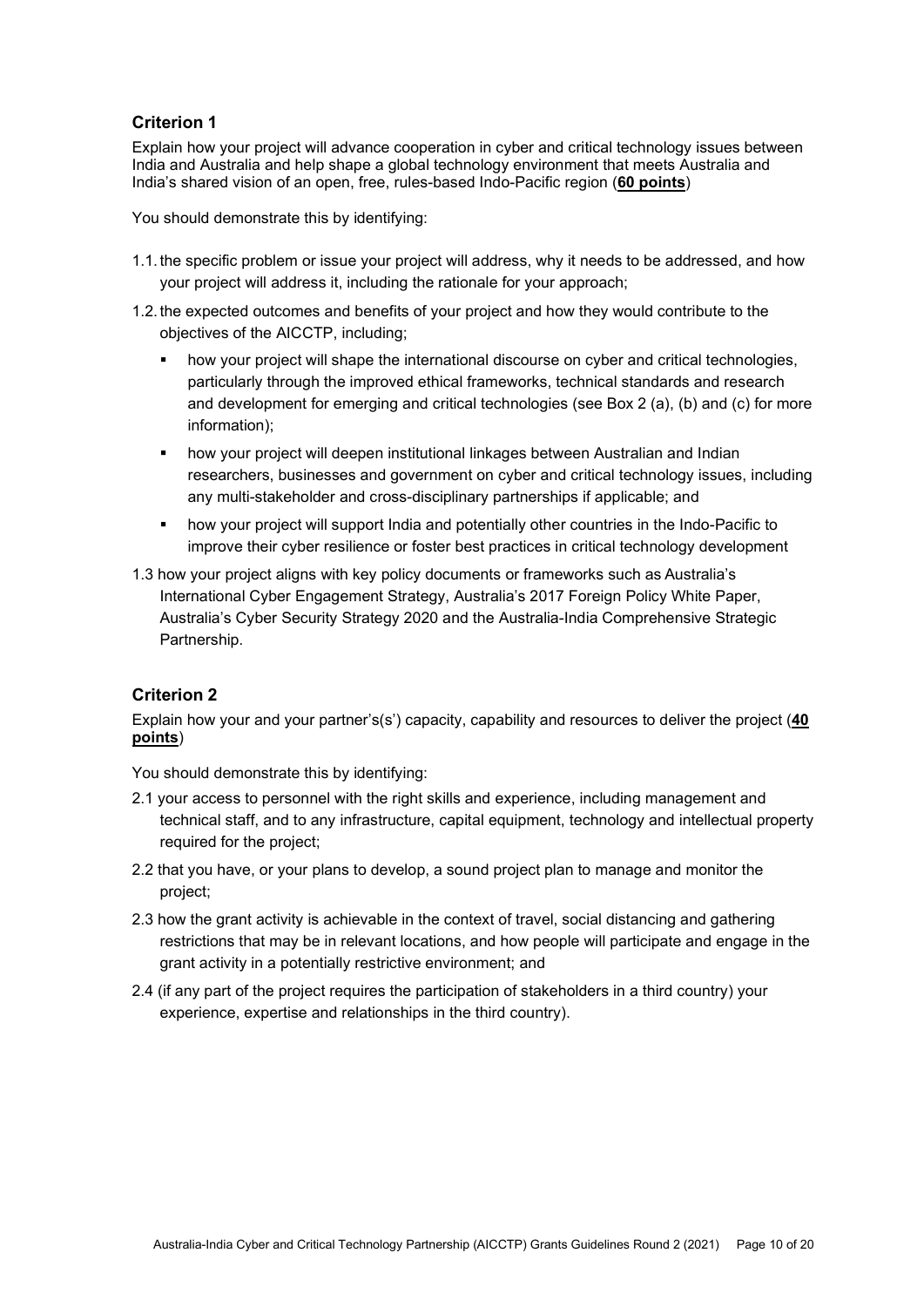#### How to apply

Before applying, you must read and understand these guidelines and the application form available at **SmartyGrants.** Any alterations and addenda<sup>1</sup> to the guidelines will be published on GrantConnect and by registering on this website, you will be automatically notified on any changes. GrantConnect is the authoritative source for grants information.

To apply you must:

- 1. complete the online application form on DFAT's online grant application system SmartyGrants (https://DCG.smartygrants.com.au/AICCTPgrant\_Round2) and provide all the information requested
- 2. address relevant eligibility criteria and assessment criteria
- 3. include all necessary attachments (see 6.1)
- 4. submit your application/s by 17:00 Australian Eastern Daylight Time (AEDT) (GMT +11:00) on Monday 18 October 2021.
- 5. You cannot change your application after the closing date and time. If we find an error or information that is missing, we may ask for clarification or additional information from you that will not change the nature of your application. However, we can refuse to accept any additional information from you that would change your submission after the application closing time.

You should keep a copy of your application and any supporting documents.

We will acknowledge that we have received your application within 3 working days.

### 6.1 Attachments to the application

We require the following documents with your application:

- 1. an indicative budget
- 2. a basic project management plan including timeline
- 3. if applicable (for Indian partners), your Foreign Contribution Regulation Act (FCRA) certificate
- 4. If applicable (for joint applications), a letter of support from partner organisations (see 6.2)

## 6.2 Joint (consortia) applications

Organisations may join to form a group of organisations for the purposes of delivering a grant activity or project. In this circumstance, you must appoint a 'lead organisation'. Only the lead organisation can submit the application form and enter into a grant agreement with the Commonwealth. The application must identify all other members of the proposed group and include a letter of support from each of the partners.

Each letter of support must include:

- 1. details of the partner organisation
- 2. an overview of how the partner organisation will work with the lead organisation and any other partner organisations in the group to successfully complete the grant activity or project
- 3. an outline of the relevant experience and/or expertise the partner organisation will bring to the group

<sup>1</sup> Alterations and addenda include but are not limited to: corrections to currently published documents, changes to close times for applications, Questions and Answers (Q&A) documents and Frequently Asked Questions (FAQ) documents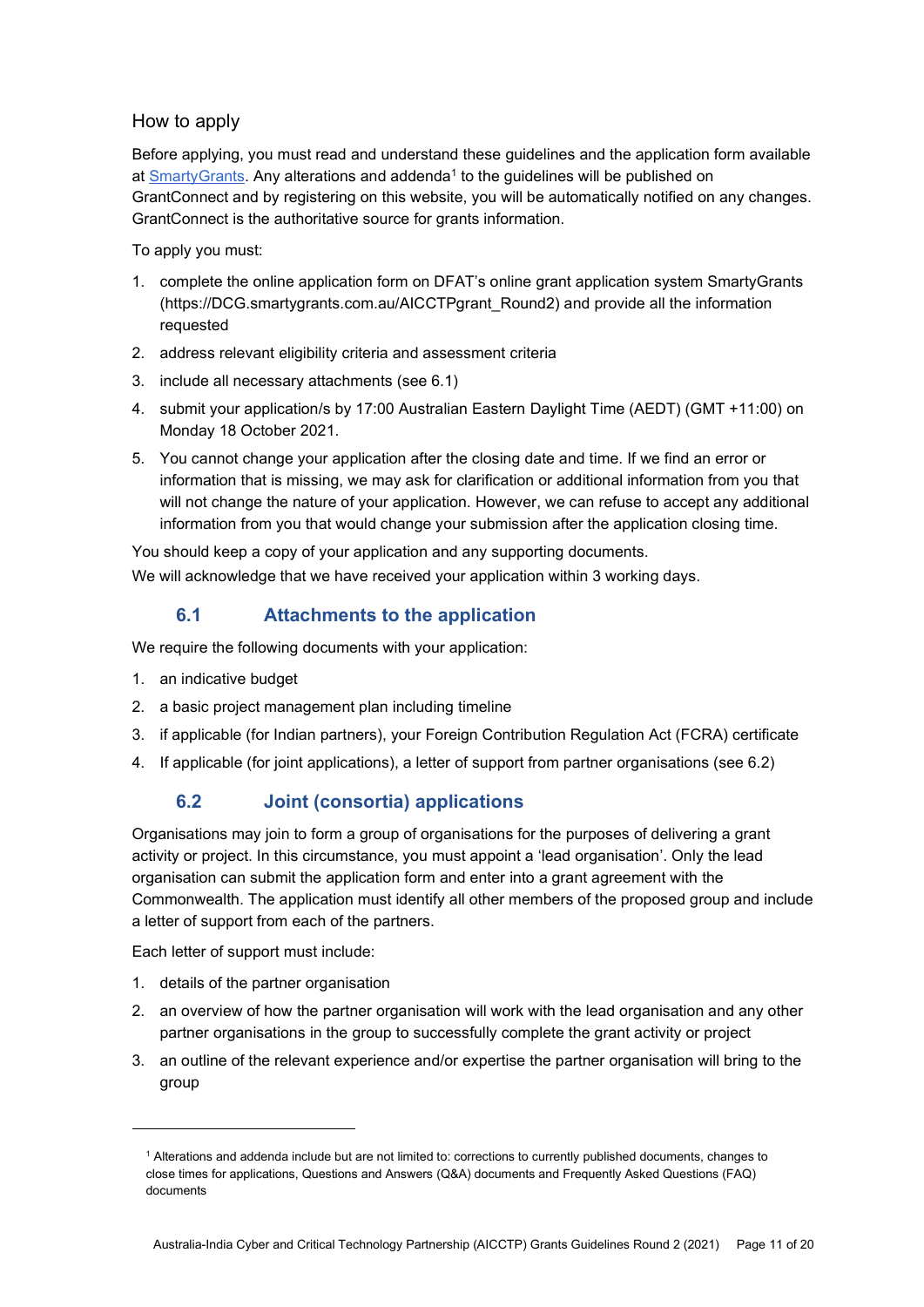- 4. the roles/responsibilities of the partner organisation and the resources they will contribute (if any)
- 5. details of a nominated management level contact officer.

You must have a formal arrangement in place with all parties prior to execution of the agreement.

### 6.3 Timing of grant opportunity processes

Table 1: Expected timing for this grant opportunity

| Activity                                     | Timeframe                                            |
|----------------------------------------------|------------------------------------------------------|
| Applications open                            | 11 September 2021                                    |
| Applications close                           | 17:00 AEDT (GMT +11:00) on Monday<br>18 October 2021 |
| Assessment of applications                   | October - November 2021                              |
| Approval of outcomes of selection process    | November 2021                                        |
| Negotiations and award of grant agreements   | November 2021                                        |
| Notification to unsuccessful applicants      | December 2021                                        |
| Expected commencement date of grant activity | December 2021                                        |

## 6.4 Questions during the application process

If you have any questions during the application period, contact CyberAffairs@dfat.gov.au. Answers to questions will be posted on GrantConnect and on the AICCPT Australian High Commission in India webpage.

Questions should be sent no later than 15:00 AEDT (GMT +11:00) on Friday 1 October 2021.

# 7 The grant selection process

## 7.1 Assessment of grant applications

We first review your application against the eligibility criteria.

If eligible, we will then assess your application against the assessment criteria (see Section 6) and against other applications. We consider your application on its merits, based on:

- 1. how well it meets the criteria
- 2. how it compares to other applications
- 3. whether it provides value for money.

When assessing the extent to which the application represents value for money, we will have regard to:

- the overall objective/s to be achieved in providing the grant
- the relative value of the grant sought
- the extent to which the evidence in the application demonstrates that it will contribute to meeting the outcomes/objectives.
- How the application will serve to leverage productive partnerships between stakeholders.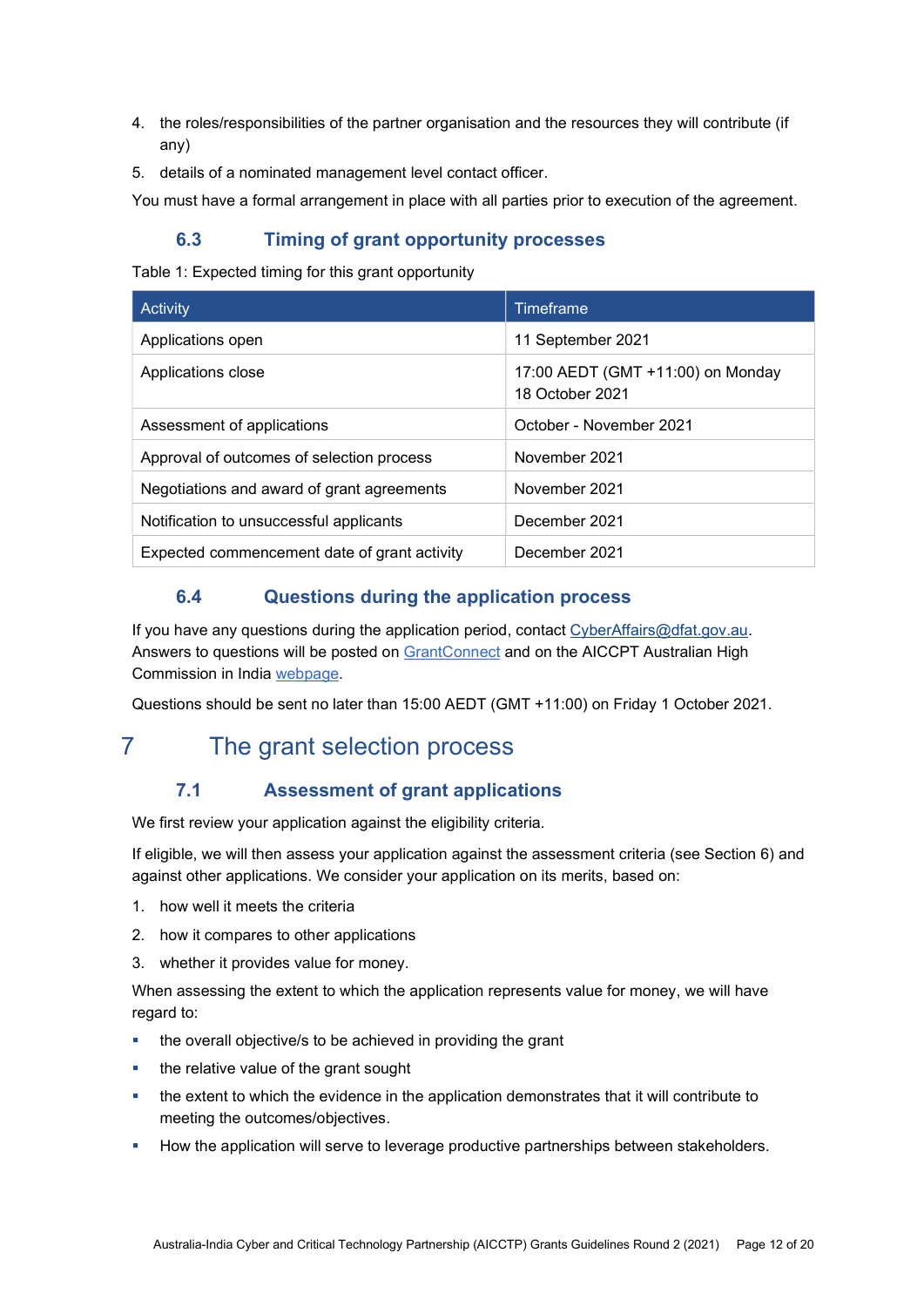#### 7.2 Who will assess applications?

An assessment committee will assess each application on its merit and compare it to other eligible applications before recommending to a decision-making committee which grant applications should be awarded a grant. The assessment committee may seek additional information about you or your application. The assessment committee may seek additional information from other parties to help us assess or verify the quality or fidelity of applications (e.g. this may include references checks in relation to performance against past projects).

## 7.3 Who will approve grants?

The decision-making committee, chaired by the Program Delegate, will decide on which applications to approve for a grant. The Program Delegate will into account the recommendations of the assessment committee and the availability of grant funds for the purposes of the grant program.

The Program Delegate's decision is final in all matters, including:

- 1. the approval of the grant
- 2. the grant funding amount to be awarded
- 3. the terms and conditions of the grant.

There is no appeal mechanism for decisions to approve or not approve a grant.

# 8 Notification of application outcomes

We will advise you of the outcome of your application in writing. If you are successful, we will advise you of any specific conditions attached to the grant.

# 9 Successful grant applications

#### 9.1 The grant agreement

You must enter into a legally binding grant agreement with the Commonwealth.

We must execute a grant agreement with you before we can make any payments.

Your grant agreement may have specific conditions determined by the assessment process or other considerations made by the Program Delegate. We will identify these in the agreement.

The Commonwealth may recover grant funds if there is a breach of the grant agreement.

#### 9.2 Specific legislation, policies and industry standards

You must comply with all relevant laws and regulations in undertaking your project. You must also comply with the specific legislation/policies/industry standards that follow. It is a condition of the grant funding that you meet these requirements. We will include these requirements in your grant agreement.

#### 9.2.1 Intellectual Property Rights

In cases of activities that include a research component (i.e. research and development of technical standards), applicants must provide details of any intellectual property (IP) arrangements in their applications. This includes both the use of IP in the project and the proposed ownership rights to IP generated by the project as well as strategies for protecting Australia's interests. Where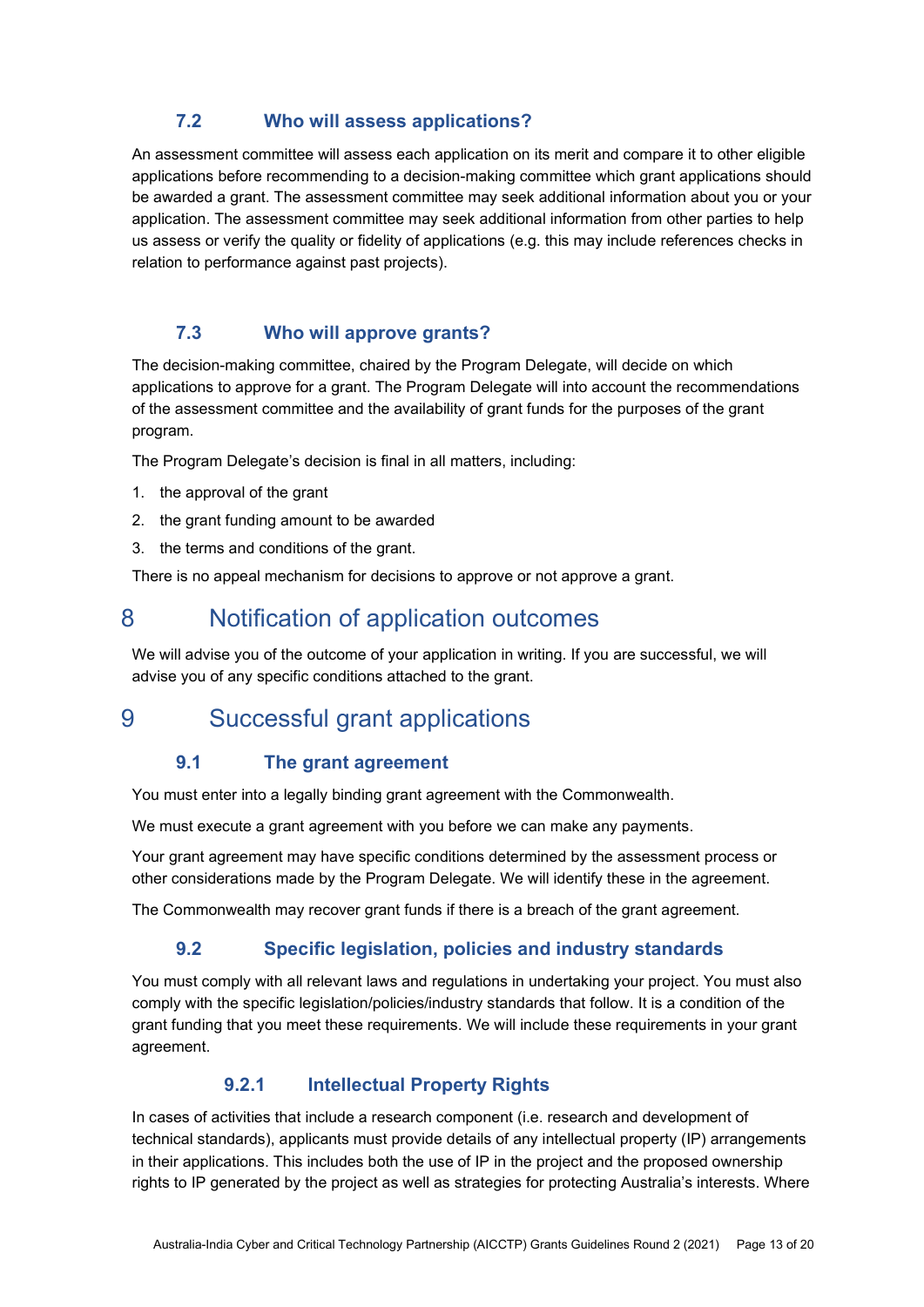IP is likely to be generated by the project, successful applicants are encouraged to conclude protocols or contracts between all relevant collaborating partners on the management of IP issues. These agreements should be in accordance with laws and regulations in Australia and India and provide for:

- adequate and effective protection and equitable distribution of any benefits from IP rights created in or resulting directly from cooperative activities (foreground IP rights)
- ownership of foreground IP rights to be allocated on the basis of respective contribution and equitable interests
- terms and conditions for the commercialisation and other forms of dissemination of the foreground IP rights
- adequate and effective protection of IP rights provided by the organisations, enterprises and institutions prior to or in the course of such cooperative activities, for example, the licensing or utilisation of such IP rights on equitable terms (background IP rights).

Australian participants should approach IP negotiations in line with the principles outlined on business.gov.au.

# 9.2.2 Export Controls

As this program may involve research collaboration with foreign entities, some provisions of Australia's export controls regime may apply to your project. It is your responsibility to consider the implications, if any, of the relevant legislation on the proposed project before submitting your application, and to comply with any applicable requirements if it is successful. Further information is available here: https://www1.defence.gov.au/business-industry/export/controls.

## 9.3 How we pay the grant

We will make payments according to an agreed schedule set out in the grant agreement. Payments are subject to satisfactory progress on the grant activity or project.

## 9.4 Grants Payments and GST

Payments will be GST Inclusive.

Grants are assessable income for taxation purposes, unless exempted by a taxation law. We recommend you seek independent professional advice on your taxation obligations or seek assistance from the Australian Taxation Office.<sup>2</sup> We do not provide advice on your particular taxation circumstances.

# 10 Announcement of grants

If successful, your grant will be listed on the GrantConnect website 21 calendar days after the date of effect as required by Section 5.3 of the CGRGs.

# 11 How we monitor your grant activity

## 11.1 Keeping us informed

You should let us know if anything is likely to affect your grant activity or project. We need to know of any key changes to your organisation or its business activities, particularly if they affect your

<sup>2</sup> https://www.ato.gov.au/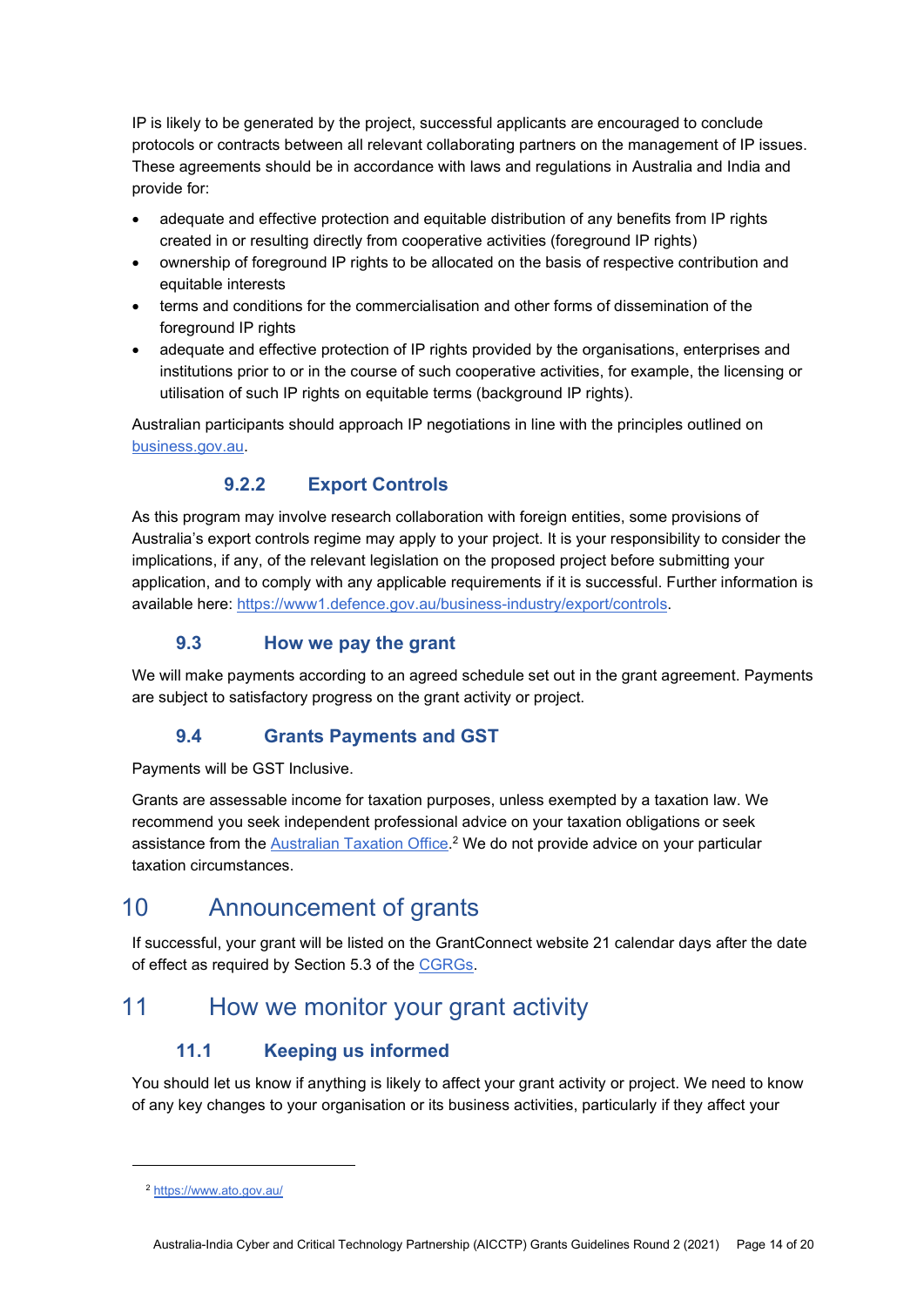ability to complete your grant, carry on business and pay debts due. If you become aware of a breach of terms and conditions under the grant agreement, you must contact us immediately.

### 11.2 Reporting

Successful applicants will be engaged under a Grant Agreement with DFAT that will detail agreed implementation, accountability, funding, reporting and acquittal requirements. DFAT may request applicants amend parts of their proposals, such as project plans or risk management approaches, during this process.

### 11.3 Audited financial acquittal report

We may ask you to provide an independently audited financial acquittal report. A financial acquittal report will verify that you spent the grant in accordance with the grant agreement.

## 11.4 Grant agreement variations

We recognise that unexpected events may affect your progress. In these circumstances, you can request a variation to your grant agreement. You can request a variation by writing to CyberAffairs@dfat.gov.au.

You should not assume that a variation request will be successful. We will consider your request based on provisions in the grant agreement and the likely impact on achieving outcomes.

### 11.5 Compliance visits

We may visit you during or at the completion of your grant activity to review your compliance with the grant agreement. We will provide you with reasonable notice of any compliance visit.

#### 11.6 Record keeping

We may also inspect the records you are required to keep under the grant agreement.

## 11.7 Evaluation

We will evaluate the grant program or opportunity to measure how well the outcomes and objectives have been achieved. We may use information from your application and reports for this purpose. We may also interview you, or ask you for more information to help us understand how the grant impacted you and to evaluate how effective the program was in achieving its outcomes.

#### 11.8 Acknowledgement

A Grant Agreement for successful applications may specify requirements for acknowledgements on all materials related to grants under the program.

# 12 Probity

The Australian Government will make sure that the grant opportunity process is fair, according to the published guidelines, incorporates appropriate safeguards against fraud, unlawful activities and other inappropriate conduct and is consistent with the CGRGs. These guidelines may be changed from time-to-time. When this happens, the revised guidelines will be published on GrantConnect.

## 12.1 Enquiries and feedback

The complaints procedures available at DFAT's website apply to complaints about AICCTP grants. The procedure for making a complaint about AICCTP grants is available on DFAT's website. All complaints about a grant process must be lodged in writing.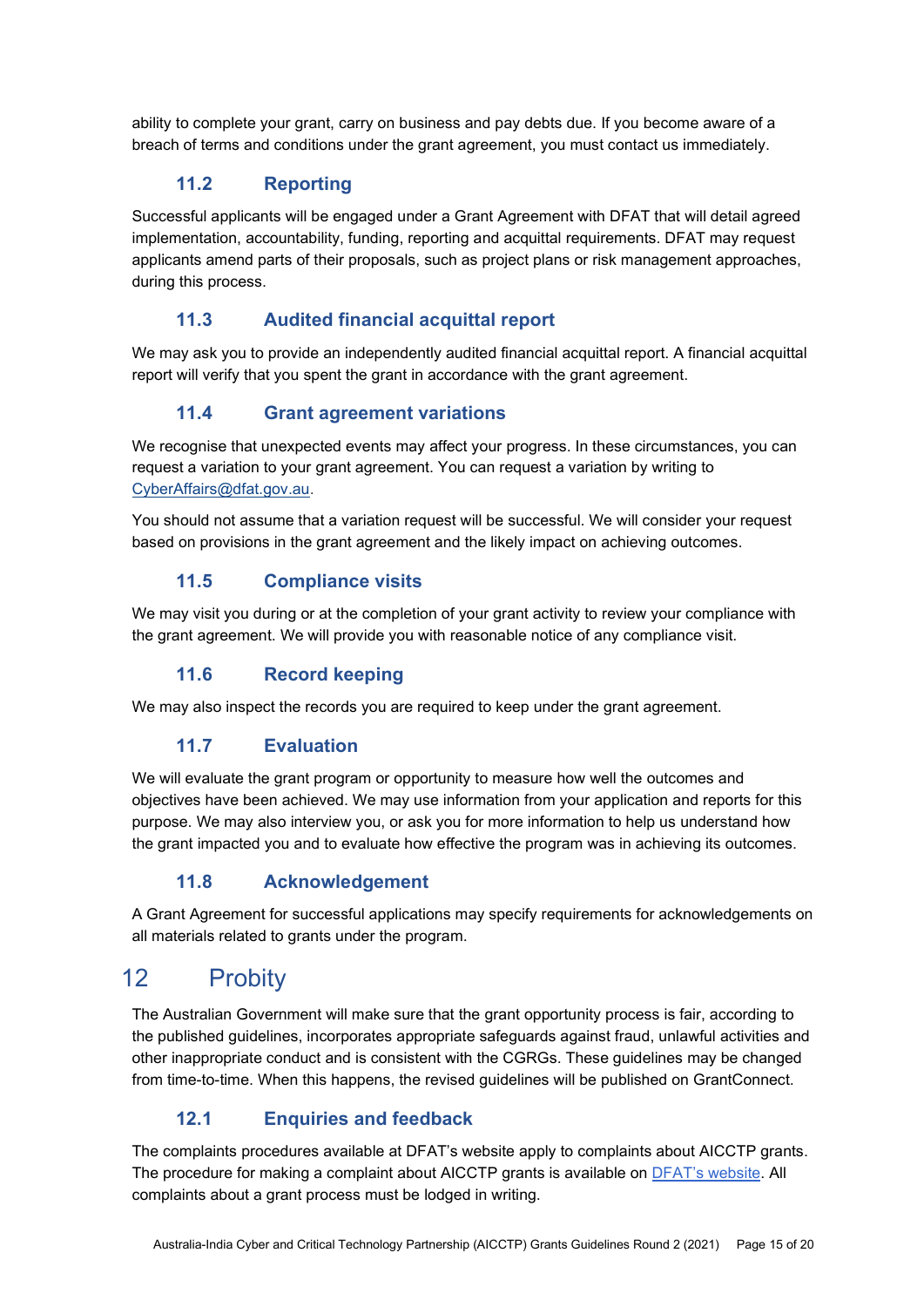If you are at any time dissatisfied with DFAT's handling of a complaint, you can contact the Commonwealth Ombudsman on:

If you do not agree with the way the DFAT has handled your complaint, you may complain to the Commonwealth Ombudsman. The Ombudsman will not usually look into a complaint unless the matter has first been raised directly with DFAT.

The Commonwealth Ombudsman can be contacted on:

 Phone (Toll free): 1300 362 072 Email: ombudsman@ombudsman.gov.au Website: www.ombudsman.gov.au

#### 12.2 Conflicts of interest

Any conflicts of interest could affect the performance of the grant opportunity or program. There may be a conflict of interest, or perceived conflict of interest, if DFAT's staff, any member of a committee or advisor and/or you or any of your personnel:

- 1. has a professional, commercial or personal relationship with a party who is able to influence the application selection process, such as an Australian Government officer
- 2. has a relationship with or interest in, an organisation, which is likely to interfere with or restrict the applicants from carrying out the proposed activities fairly and independently
- 3. has a relationship with, or interest in, an organisation from which they will receive personal gain because the organisation receives a grant under the grant program/ grant opportunity.

You will be asked to declare, as part of your application, any perceived or existing conflicts of interests or that, to the best of your knowledge, there is no conflict of interest.

If you later identify an actual, apparent, or perceived conflict of interest, you must inform DFAT in writing immediately.

Conflicts of interest for Australian Government staff will be handled as set out in the Australian Public Service Code of Conduct (Section 13(7)) of the Public Service Act 1999. Committee members and other officials including the decision maker must also declare any conflicts of interest.

Further information on our conflict of interest policy is available at on the DFAT website in the Conduct and Ethics Manual.

#### 12.3 Privacy

We treat your personal information according to the *Privacy Act 1988* and the Australian Privacy Principles. This includes letting you know:

- 1. what personal information we collect
- 2. why we collect your personal information
- 3. who we give your personal information to.

Your personal information can only be disclosed to someone else for the primary purpose for which it was collected, unless an exemption applies.

The Australian Government may also use and disclose information about grant applicants and grant recipients under this grant opportunity in any other Australian Government business or function. This includes disclosing grant information on GrantConnect as required for reporting purposes and giving information to the Australian Taxation Office for compliance purposes.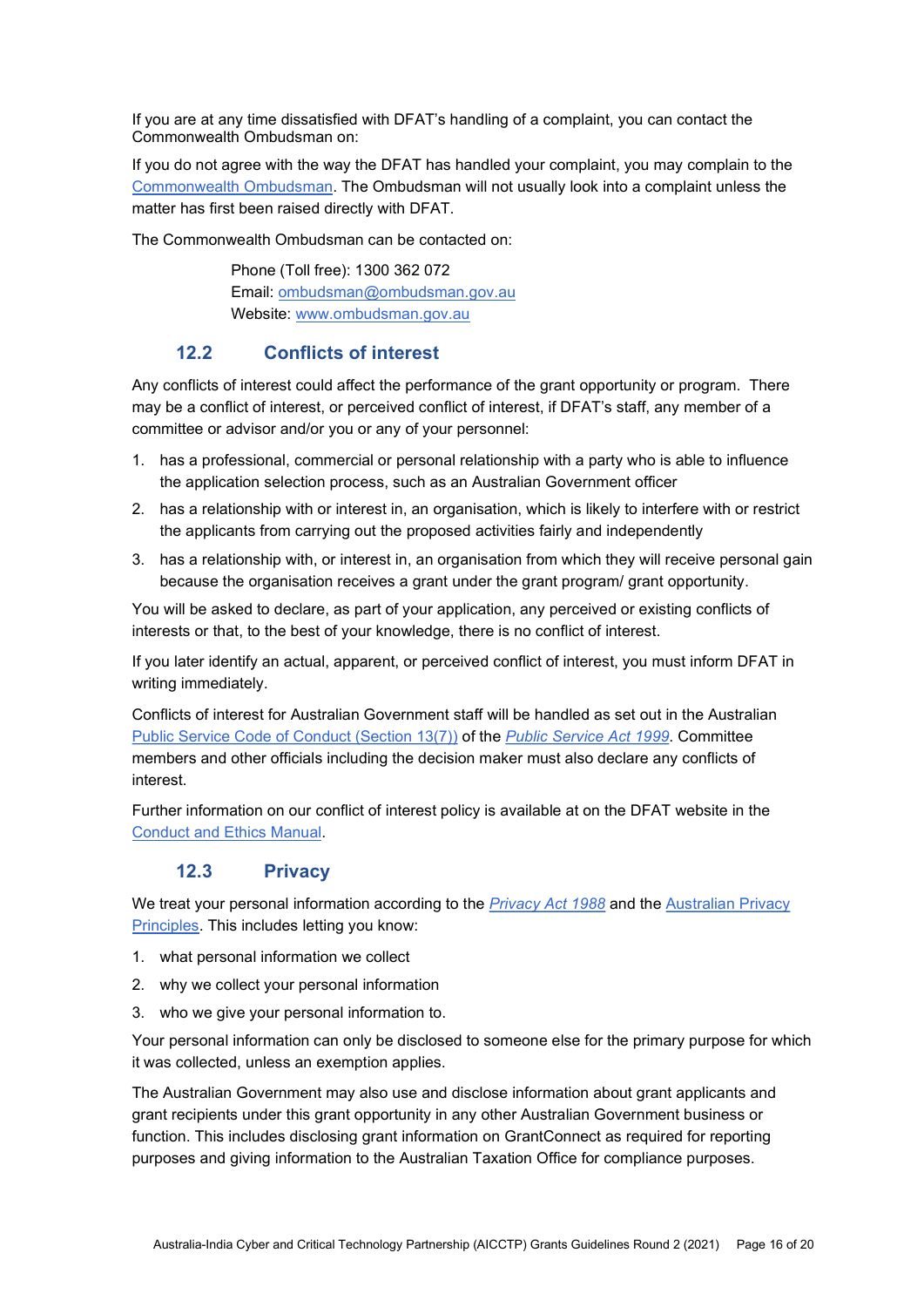We may share the information you give us with other Commonwealth entities for purposes including government administration, research or service delivery, according to Australian laws.

As part of your application, you declare your ability to comply with the Privacy Act 1988 and the Australian Privacy Principles and impose the same privacy obligations on officers, employees, agents and subcontractors that you engage to assist with the activity, in respect of personal information you collect, use, store, or disclose in connection with the activity. Accordingly, you must not do anything, which if done by the DFAT would breach an Australian Privacy Principle as defined in the Act.

#### 12.4 Confidential Information

Other than information available in the public domain, you agree not to disclose to any person, other than us, any confidential information relating to the grant application and/or agreement, without our prior written approval. The obligation will not be breached where you are required by law, Parliament or a stock exchange to disclose the relevant information or where the relevant information is publicly available (other than through breach of a confidentiality or non-disclosure obligation).

We may at any time, require you to arrange for you; or your employees, agents or subcontractors to give a written undertaking relating to nondisclosure of our confidential information in a form we consider acceptable.

We will keep any information in connection with the grant agreement confidential to the extent that it meets all of the three conditions below:

- 1. you clearly identify the information as confidential and explain why we should treat it as confidential
- 2. the information is commercially sensitive
- 3. revealing the information would cause unreasonable harm to you or someone else.

We will not be in breach of any confidentiality agreement if the information is disclosed to:

- 4. the assessment committee, decision-making committee and other Commonwealth employees and contractors to help us manage the program effectively
- 5. employees and contractors of our department so we can research, assess, monitor and analyse our programs and activities
- 6. employees and contractors of other Commonwealth agencies for any purposes, including government administration, research or service delivery
- 7. other Commonwealth, State, Territory or local government agencies in program reports and consultations
- 8. the Auditor-General, Ombudsman or Privacy Commissioner
- 9. the responsible Minister or Parliamentary Secretary, and
- 10. a House or a Committee of the Australian Parliament.

The grant agreement may also include any specific requirements about special categories of information collected, created or held under the grant agreement.

#### 12.5 Freedom of information

All documents in the possession of the Australian Government, including those about this grant opportunity, are subject to the Freedom of Information Act 1982 (FOI Act). The purpose of the FOI Act is to give members of the public rights of access to information held by the Australian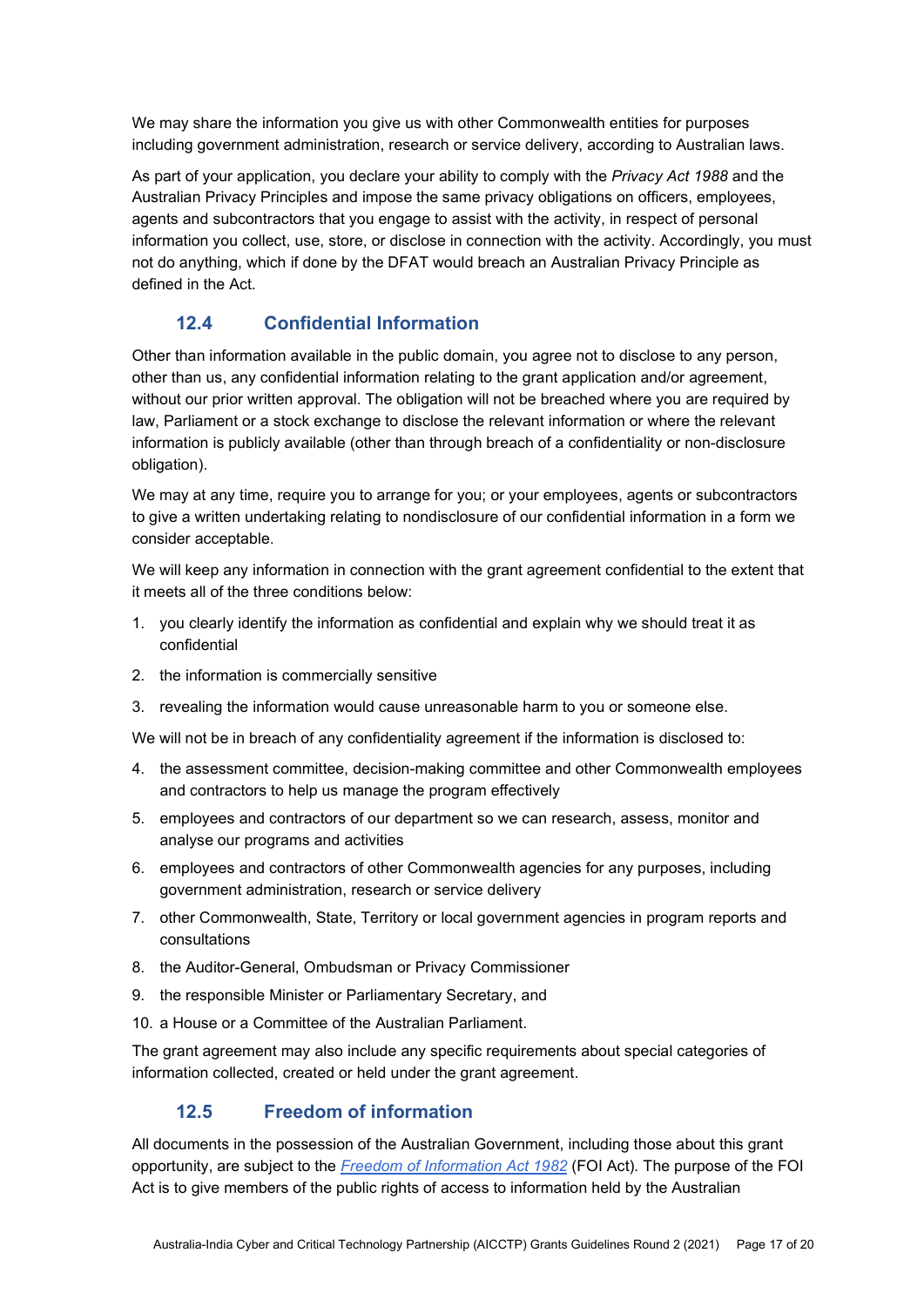Government and its entities. Under the FOI Act, members of the public can seek access to documents held by the Australian Government. This right of access is limited only by the exceptions and exemptions necessary to protect essential public interests and private and business affairs of persons in respect of whom the information relates.

All Freedom of Information requests must be referred to the Freedom of Information Coordinator in writing.

By post: The Director, Freedom of Information and Privacy Law Section Legal Division Department of Foreign Affairs and Trade R G Casey Building, John McEwen Crescent BARTON ACT 0221

By email: foi@dfat.gov.au

# 13 Additional Conditions

Prospective grantees should note that the grant agreement (the Agreement) will stipulate that successful grantees must agree to comply with the following DFAT conditions (13.1 to 13.7).

#### 13.1 Fraud

Fraud means dishonestly obtaining a benefit, or causing a loss, by deception or other means, and includes attempted, alleged, suspected or detected fraud.

The Grantee must take all reasonable steps to prevent and detect Fraud in relation to this Agreement.

If the Grantee becomes aware of any Fraud involving any activities funded in whole or in part under the Agreement, the Grantee must notify the Commonwealth within 5 business days.

This clause survives the expiry or termination of the Agreement.

#### 13.2 Prohibited dealings

The Grantee must ensure that individuals, persons, entities or organisations involved in implementing the Grant Activity, including itself and its personnel:

- (a) are not directly or indirectly engaged in, preparing, planning, assisting in or fostering the doing of a terrorist act;
- (b) are not, and do not become listed on the 'List of Terrorist Organisations' made under the Criminal Code Act 1995 (Cth) and related regulations, posted at https://www.nationalsecurity.gov.au/Listedterroristorganisations/Pages/default.aspx;
- (c) are not, and do not become listed on the 'Sanctions List' made under the Charter of the United Nations Act 1945 (Cth) and the Autonomous Sanctions Act 2011 (Cth), and related legislation, posted at http://dfat.gov.au/international-relations/security/sanctions/pages/consolidatedlist.aspx;
- (d) are not, and do not become listed on and the World Bank's "Listing of Ineligible Firms and Individuals" posted at https://www.worldbank.org/en/projects-operations/procurement/debarredfirms;
- (e) are not acting on behalf of, or at the direction of, individuals, persons, entities or organisations listed on the Lists referred to in subparagraphs (b) to (d);
- (f) are not owned or controlled by individuals, persons, entities or organisations mentioned in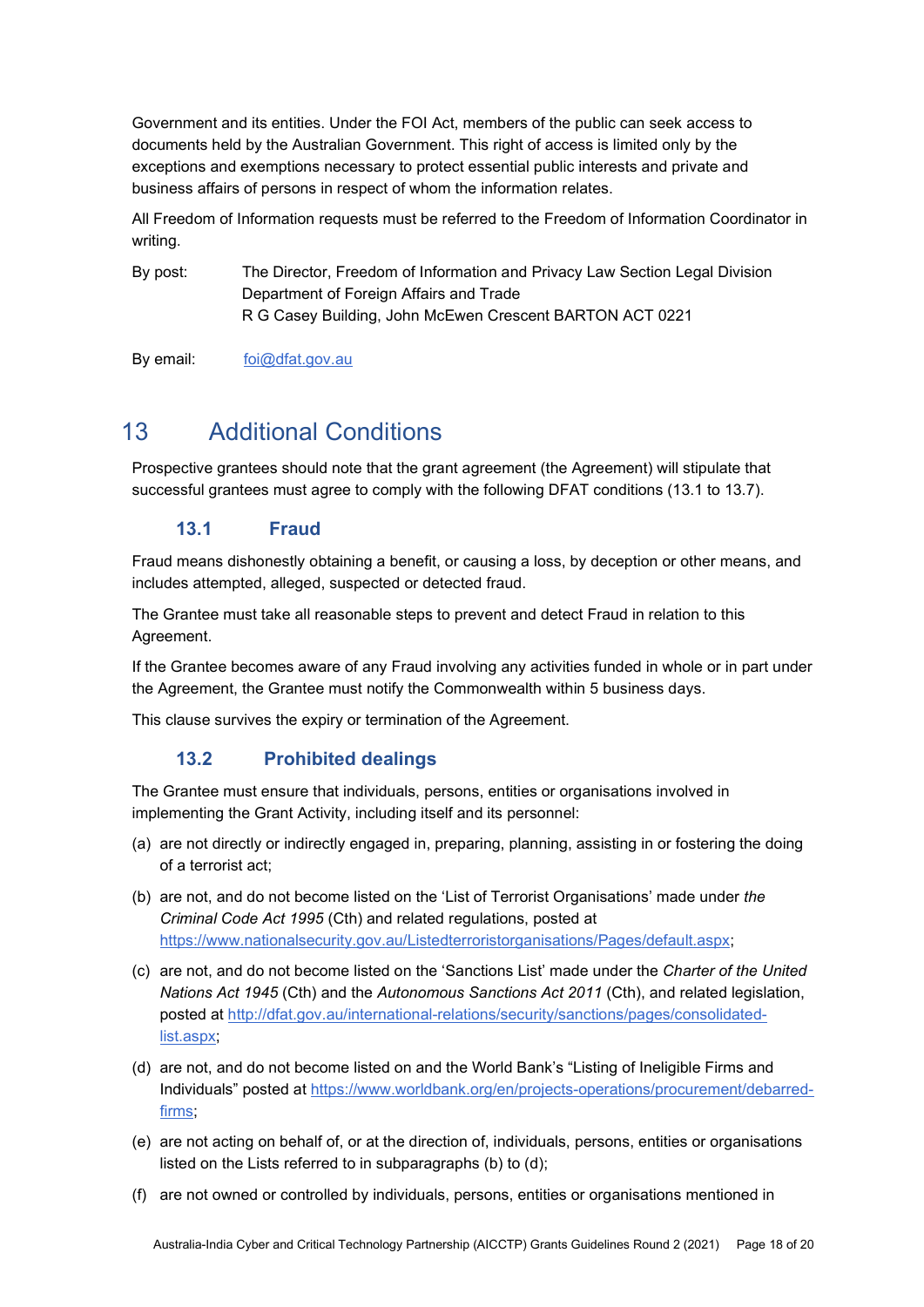subparagraphs (b) to (d); and

- (g) do not to provide direct or indirect support, resources or assets (including the Commonwealth funding under any Grant Activity) to individuals, persons, entities or organisations associated with terrorism or mentioned in subparagraphs (b) to (d).
- (h) The Grantee will inform the Commonwealth immediately if it discovers that it or a contractor, sub-contractor or grant recipient has or may have contravened this clause.
- (i) This clause survives the expiry or termination of this Agreement.

#### 13.3 Anti-corruption

The Grantee warrants that the Grantee and its personnel have not made or caused to be made, or received or sought to receive, any offer, gift or payment, consideration or benefit of any kind, which would or could be construed as an illegal or corrupt practice, either directly or indirectly to any party, as an inducement or reward in relation to the execution of this Agreement.

The Grantee must not, and must ensure that its personnel do not:

- (a) make or cause to be made, or receive or seek to receive, any offer, gift or payment, consideration or benefit of any kind, which would or could be construed as an illegal or corrupt practice, either directly or indirectly to any party, as an inducement or reward in relation to this Agreement; or
- (b) engage in any practice that could contravene the Australian offence of bribing a foreign public official.

#### 13.4 Child protection

The Grantee must comply, and must ensure that its contractors, subcontractors and personnel comply with DFAT's Child Protection Policy, accessible at http://www.dfat.gov.au/childprotection/.

The Commonwealth may conduct a review of the Grantee's compliance with the Child Protection Policy. The Commonwealth will give reasonable notice to the Grantee and the Grantee must participate co-operatively in any such review.

If the Commonwealth finds that the Grantee has failed to comply with the Child Protection Policy, the Grantee must promptly, and at the cost of the Grantee, take such actions as are required to ensure compliance with the Child Protection Policy.

If an individual, the Grantee must sign and return to the Commonwealth, the Child Protection Professional Behaviours at Attachment B to DFAT's Child Protection Policy.

A successful Grantee will be required to sign and return to the Commonwealth, the Working with Vulnerable People Statement of Compliance.

#### 13.5 Intellectual Property

The Grantee owns the Intellectual Property Rights in Material created by the Grantee as a result of undertaking the Grant Activity.

The Grantee provides the Commonwealth a permanent, non-exclusive, irrevocable, royalty-free licence to use, modify, communicate, reproduce, publish, adapt and sub-license the Reporting Material for Commonwealth Purposes. The licence does not apply to Activity Material.

The Grantee represents and warrants that the Commonwealth's use of the Reporting Material for Commonwealth Purposes will not infringe the Moral Rights of any person that contributed to the Material in the Reporting Material.